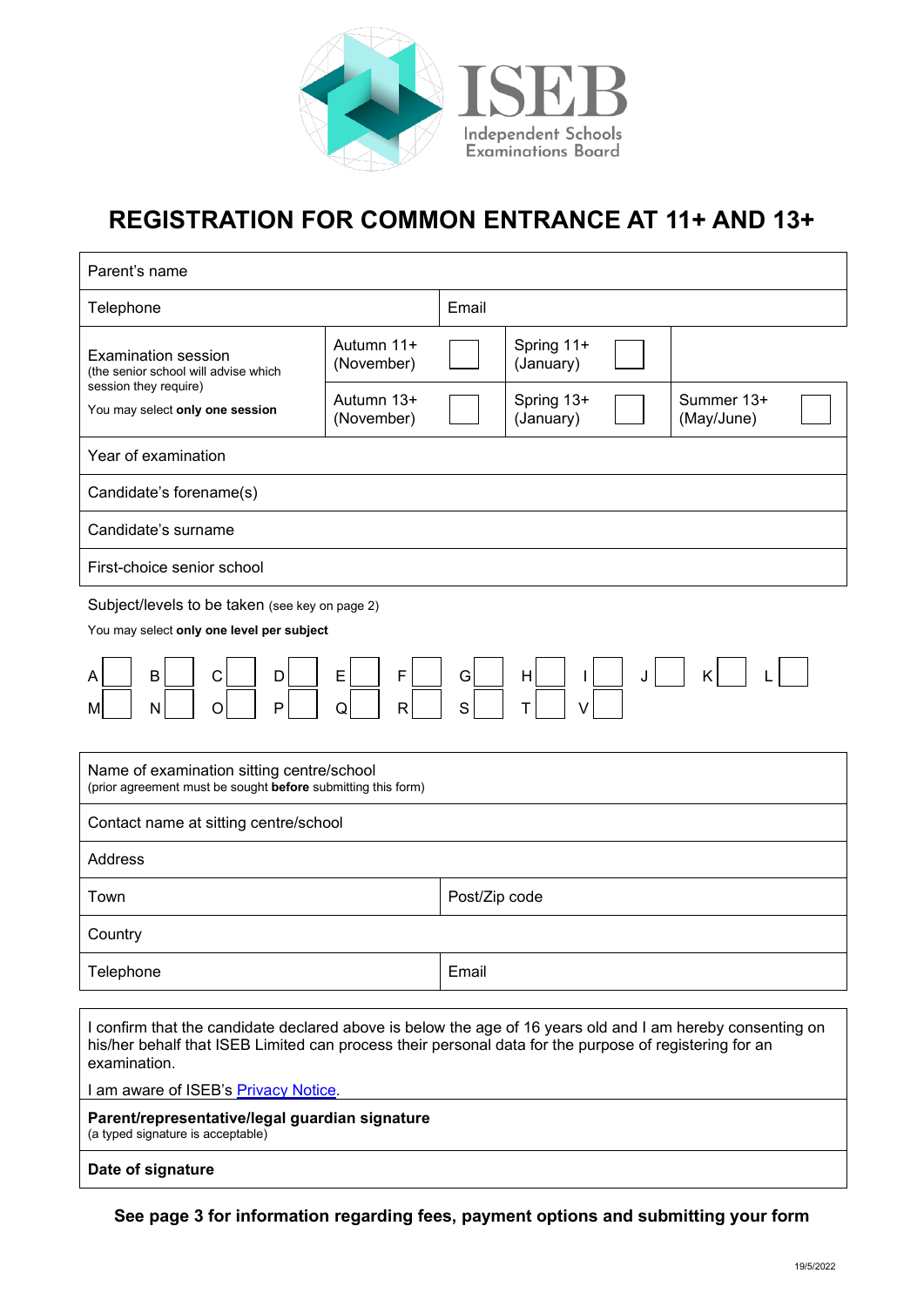#### THIS FORM IS NOT APPLICABLE FOR COMMON PRE-TEST REGISTRATIONS PARENTS DO NOT REGISTER OR PAY ISEB FOR COMMON PRE-TESTS

## **KEY FOR COMMON ENTRANCE PAPERS**

English, Mathematics and Science are compulsory; other subjects are optional, unless specified by the senior school.

#### **Please check with the senior school which subjects they require, and where applicable, the level.**

#### **Common Entrance at 11+**

- **A** English
- **B** Mathematics
- **C** Science

#### **Common Entrance at 13+**

- **E** English Level 1
- **A** English Level 2
- **N** Mathematics Level 1
- **B** Mathematics Level 2
- **M** Mathematics Level 3
- **I** Science Level 1
- **C** Science Level 2
- **D** German (offered for the summer session only)
- **V** French Level 1
- **F** French Level 2
- **G** Geography
- **H** History
- **L** Latin Level 1
- **J** Latin Level 2
- **K** Latin Level 3
- **O** Classical Greek Level 1
- **Q** Classical Greek Level 2
- **R** TPR
- **P** TPR (Roman Catholicism)
- **T** Spanish Level 1
- **S** Spanish Level 2